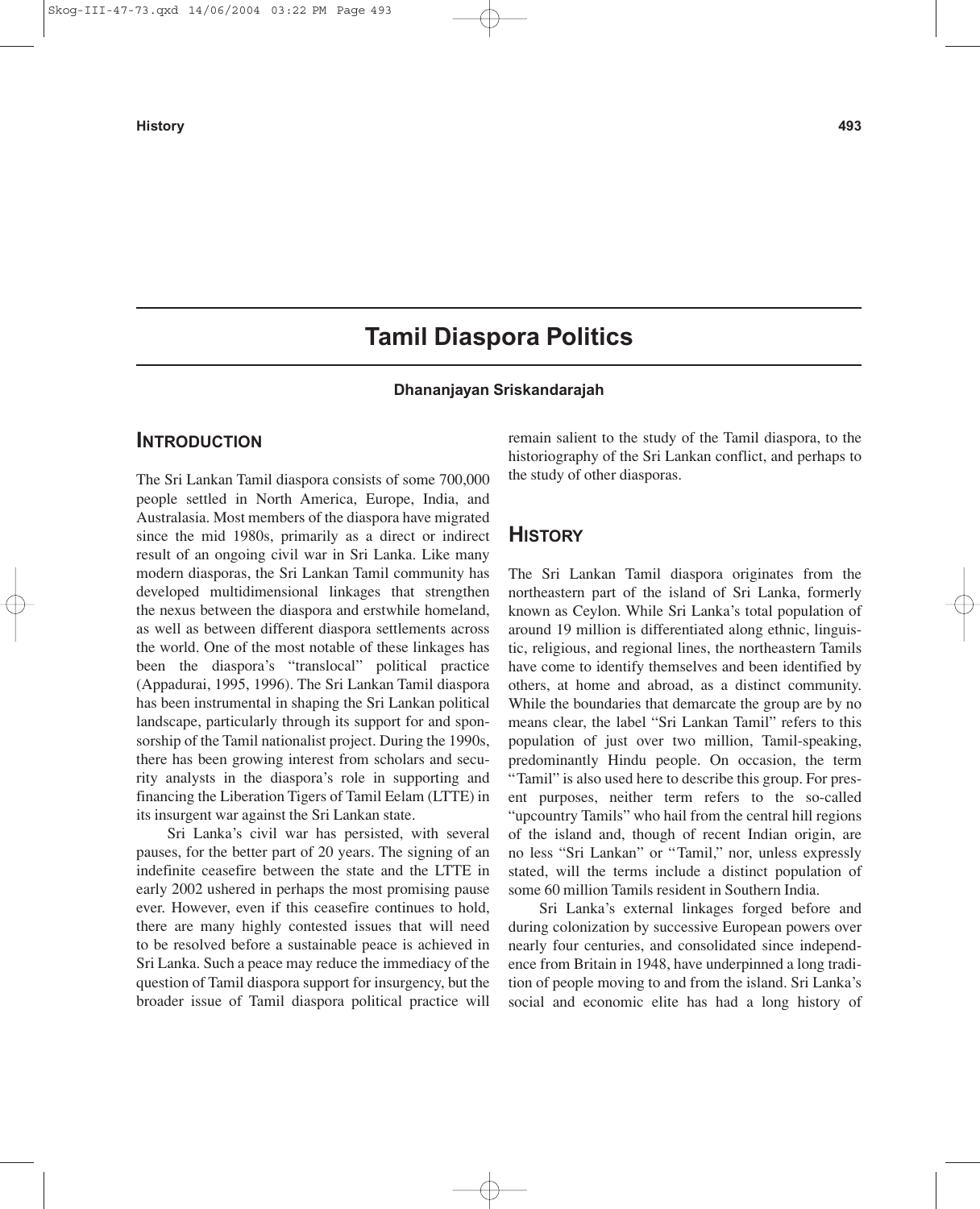temporary emigration for education, usually to Britain or North America, and employment, all over the West and the Commonwealth. In more recent years, migrants from a broader socioeconomic base have sought employment opportunities in the Middle East (usually as manual and domestic workers) and the West and other developing countries (mainly as professionals).

However, it is in the context of growing political conflict in Sri Lanka that the formation of the Sri Lankan Tamil diaspora should be seen. In the decades after independence, rivalry between the island's Sri Lankan Tamils (composing roughly one-eighth of the total population) and Sinhalese (who are predominantly Buddhist and Sinhala speaking, and account for over 70% of the population) became the source of increasingly violent confrontation. The Sinhalese perceived the Tamils to be a privileged minority, while Tamils felt discriminated against by the Sinhalese-dominated state apparatus. Several incidents of anti-Tamil violence, culminating in a pogrom in 1983 in the capital Colombo that resulted in the deaths of an estimated 3,000 Tamil civilians, led to growing fears among Tamils that their physical security could not be guaranteed in Sri Lanka.

The events of 1983 mark the watershed in the island's descent into a separatist civil war. Intermittent encounters between the Sri Lankan armed forces and several Tamil militant groups became more regular and intense, turning much of the northeast into a war zone. During most of the 1990s, a conventional war was fought between the armed forces and the LTTE, which had emerged as the most dominant Tamil militant group and one of the world's most sophisticated insurgent groups. The LTTE sought an independent state of "Tamil Eelam" covering about one-third of the island's area, an aspiration that has been unacceptable to successive governments in Colombo and an overwhelming majority of the Sinhalese polity. In its first two decades, Sri Lanka's civil war claimed at least 60,000 lives directly, and resulted in mass destruction in the northeast and displacement of Tamils usually resident there.

Besides their military implications, the events of 1983 also had a direct impact on the formation of the Sri Lankan Tamil diaspora. First, most Tamils already living overseas and reluctant to return had more reason (and justification) for staying away permanently. Across Europe and North America, thousands of Tamil students and

#### **494 Tamil Diaspora Politics**

guest workers lodged asylum claims. Second, the emigration flows of professional and middle-class Tamils gathered strength. Some of this group migrated for education and employment to the West or to take up contracted appointments in countries as far afield as Nigeria, Papua New Guinea, and Guyana (though many of these people ended up in the West). Third, the events of 1983 mark the start of the widespread conflict-related flows of Tamils seeking asylum overseas and later through family reunion programs.

## **DEMOGRAPHY**

According to the UNHCR, between 1980 and 1999 some 256,307 people of Sri Lankan origin applied for asylum in Europe, one of the top 10 groups of claimants during this period (UNHCR, 2001, Tables V.4 and V.13). The contribution of the three years prior to 1983 (3.8%) was relatively small, while the periods 1984 to 1985 (16.6%) and 1989 to 1992 (31.1%) saw the biggest clusters of applications. Between 1990 and 1999, people of Sri Lankan origin (possibly including small numbers of non-Tamil Sri Lankans) were the single largest group applying for asylum in Canada (34,186 applications), with nearly half of those applications being lodged in the first three years of that period (UNHCR, Table V.21). Not all of these applications were successful, but large numbers of applicants have been granted some of form of resident status in their host country. Over time, those who were permitted to stay sponsored family members and also started their own families, thus increasing the numbers of Tamils beyond the official asylum-seeker figures.

Though the absolute number of Sri Lankan Tamils settling overseas may not be large when compared to other recent flows of people, the proportion of the Tamil population affected is notable. By one estimate, accredited to the UNHCR (Ganguly, 2001), there are more than 800,000 Sri Lankan Tamils living overseas in Canada (400,000), Europe (200,000), India (67,000), the United States (40,000), and Australia (30,000), with the rest (80,000) spread mostly in a dozen other countries. Other estimates place the size of the diaspora around 700,000 (Fuglerud, 1999, p.1; Subramaniam, 2000). It is likely therefore that one in every four Sri Lankan Tamils now lives outside Sri Lanka. When the several hundred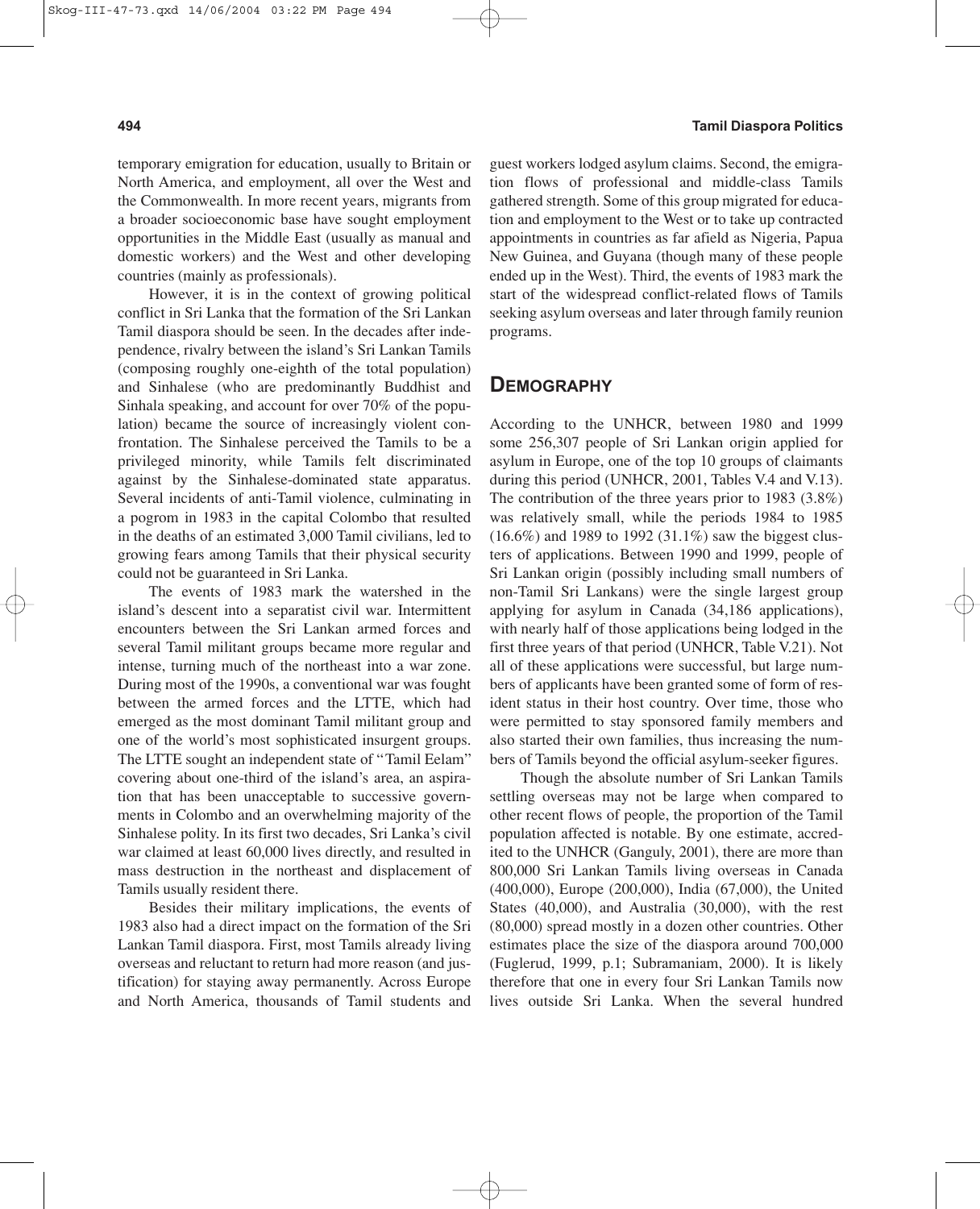### **Community Ties 495**

thousand Tamils who have been internally displaced as a result of the war are added to this figure, as many as one in every two Tamils has been displaced.

## **COMMUNITY TIES**

The Sri Lankan Tamil diaspora is by no means a homogeneous social formation. Instead, it is divided not only by premigratory cleavages along lines of caste, class, gender, village or town of origin, education, and religion, but also by differences arising from the process of migration. Members of the diaspora can thus be differentiated according to when they migrated, the means by which they gained residence in host countries, and how successfully they have integrated into host societies. Despite these internal differences, the Sri Lankan Tamil diaspora is very close-knit community. Four developments resulting largely from recent flows of conflict-related migrants have created spatial, social, and political conditions conducive to fostering close community ties.

First, relatively large flows of Tamil asylum seekers to the West have created clusters of recent arrivals in established diaspora centers, such as London, where earlier phases of elites, students, and professionals had settled (Daniel, 1996), as well as in completely new locations. This clustering has taken place on several spatial scales: in certain countries, in certain cities, and in certain areas within those cities. For example, Switzerland's relatively welcoming stance has attracted large numbers of Tamils (McDowell, 1996), whereas neighboring countries, such as Austria or Italy, have attracted relatively few Tamils. In Canada, Tamils have tended to settle in Toronto over other cities or regions. Within Greater Toronto, the estimated 130,000 Tamils (Calleja, 2003) rank as one of the most clustered of the city's immigrant groups (City of Toronto, 1998, p. 7). In Denmark, due to the Danish state's policy of dispersing asylum seekers, Herning (a small town in Jutland) and not Copenhagen has emerged as the Tamil "capital" of Denmark. As a result, these locales, despite their differing scales, have emerged as key nodal points in the material and discursive flows of Tamil diaspora life.

Second, this spatial clustering has been reinforced by the tighter social networks established by asylum seekers. Whereas earlier settlers had usually arrived independently and dispersed through the host community, newer arrivals, predominantly young men (Baumann, 2001; McDowell, 1996), tended to rely more heavily on Tamil community support networks to find employment and accommodation and establish themselves. While this gender imbalance has been corrected somewhat through the migration of spouses, the initial networks provided the foundation for fostering close community ties.

Third, as asylum seeker numbers swelled the size of the diaspora, there was soon a critical mass for the establishment of dedicated social and economic services and various diaspora associations. Typically, these activities include commercial outlets catering to Tamils needs, extracurricular Tamil-language schools, music, and dance academies, student and youth groups, sporting clubs, curricular tuition classes, drama groups, religious groups (of all faiths, including a sizable following of Sathya Sai Baba) sometimes with dedicated places of worships, alumni networks, business chambers, community media ventures (usually radio and newspapers, but also some television in Europe and Canada), and migrant and refugee lobby groups. Today, in the larger diaspora settlements such as Toronto or London there are voluminous annual directories containing thousands of community listings and calendars listing hundreds of events. These various services, associations, and activities have, in turn, reinforced linkages within the growing community.

Fourth, whereas many earlier migrants may have mixed with other ethnic groups from Sri Lanka, newer arrivals did not forge any substantial links with the Sinhalese diaspora. Though numerically smaller than the Tamil diaspora, there are sizable Sinhalese diaspora settlements in many of the places where Tamils migrated. Part of the reason for this lies in the fact that many of the newer arrivals came from predominantly Tamil regions of Sri Lanka where there would not have been a tradition of interacting with Sinhalese. Thus, notwithstanding the existence of a few examples of efforts at dialogue between the two diaspora communities (Wijesinha, n.d.; http://www.fpsl.org.au/ $\bar{\ }$ , the Tamil diaspora has become more insular.

Finally, while India had provided a safe haven for refugees in the aftermath of the events of 1983 as well as to Tamil militant groups, by the early 1990s the situation had changed. India was no longer as welcoming to asylum seekers or militants, thus increasing the importance

AQ: Is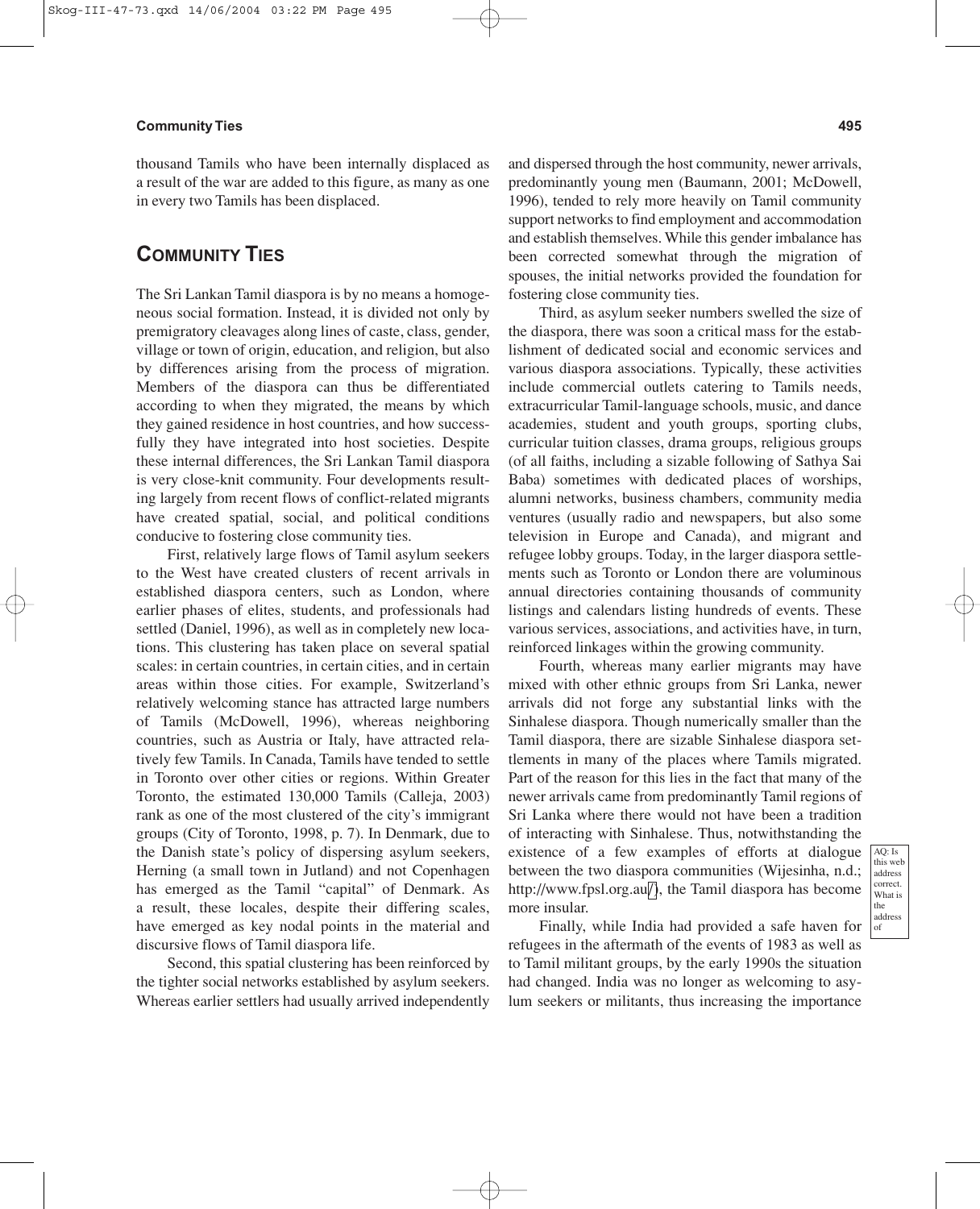of the growing Tamil diaspora in the West. Soon, the political, social, and, to some degree, cultural center of gravity within the Sri Lankan Tamil diaspora shifted away from India. Members of the diaspora in places ranging from New Zealand to Norway felt a new responsibility to protect the cultural and political future of the Sri Lankan Tamils.

Together these factors have served to bolster the linkages within the Sri Lankan Tamil diaspora so that, despite being numerically small and geographically dispersed, it has emerged as a vocal and influential force in shaping political developments in Sri Lanka. The diaspora's economic, cultural, and political importance in relation to the Tamil community in Sri Lanka has also increased. With so many Tamils displaced within and outside of Sri Lanka, and with widespread destruction of economic infrastructure, diaspora remittances to family in Sri Lanka have come to become an important source of income. Efforts by diaspora community leaders to protect Tamil cultural heritage and the opportunities afforded by many host governments in this regard have resulted in considerable Tamil cultural activity within the diaspora. Politically, especially with the withdrawal of Indian sponsorship, the Tamil diaspora has also become an important advocate of Tamil grievances (vis à vis the Sri Lankan state and the international community), articulating Tamil nationalism and supporting the LTTE's militant secessionism.

## **LONG-DISTANCE NATIONALISM**

In defining contemporary diasporas, scholars have pointed out that diaspora communities do not necessarily yearn to return home or articulate their primary connections through a real or symbolic homeland (Clifford, 1994). On the other hand, that diaspora communities are interested and involved in political developments in their erstwhile home is not particularly surprising. This form of political engagement can be considered a subset of the "transnational political practices" of migrant communities (Østergaard-Nielsen, 2001) and also as one of the linkages that serve to differentiate a diaspora from other forms of social groupings. Similarly, the collective selfidentification of a diaspora as a distinct community in a triadic relationship with host society and home society also has political implications. Collectively, the diaspora

### **496 Tamil Diaspora Politics**

AQ: Is 1998 ok as per reference list

community is strategically positioned to engage in both immigrant politics (say, to better its situation within the host society) and homeland politics (say, to better the situation in the land left behind). The latter, a form of "translocal" political involvement, has come to be labeled as "long-distance nationalism" (Anderson, 1998) or "diaspora nationalism."

Well-established diaspora communities like the Jewish, Armenian, and Chinese communities have all played important roles in homeland issues. With greater access to cheaper, more efficient travel and communication, more recently established diaspora–communities have been able to strengthen the diaspora–homeland nexus. The impact of this process on diaspora identity and community life is increasingly of interest to scholars [see, e.g., Skrbis (1999) on Croats and Slovenes in Australia; Totoricagüena (2002) on the Basques; and Schiller and Fouron (2001) on Haitians in the United States].

Meanwhile, the proliferation of insurgencies and intrastate conflicts around the world has produced growing numbers of refugees seeking a new home. This, in turn, has created a number of diasporas that have a more recent, stronger, and arguably more emotional connection with developments in their erstwhile homes, especially where there is social and political upheaval. The Sri Lankan Tamil diaspora, with a majority of members recently dispersed from a war-affected country, has thus been the subject of recent scholarly work [Fuglerud (1999) and McDowell (1996) are the two best examples].

Where these conflicts are ongoing and "orphaned" by major powers, diaspora communities can shape political and military developments and, it has been suggested (Collier, 2000), even trigger intrastate conflict in their homelands. As a result, security agencies and analysts have become increasingly interested in diasporas that support (or oppose) insurgency at home, particularly through financial support and, to a limited extent, through providing diplomatic backing, arms, training, and intelligence (Byman *et al*., 2001, Chapter 3). In a climate of international concern about transnational terrorist activities and as a result of lobbying by the Sri Lankan state, the Tamil diaspora, particularly its role in funding the LTTE (e.g., Byman *et al*., 2001, p. 43; U.S. Department of State, 2002, Appendix B) and providing it with legitimate "fronts" (Bell, 2000), has come under close scrutiny. Despite protests and appeals by sections of the diaspora, several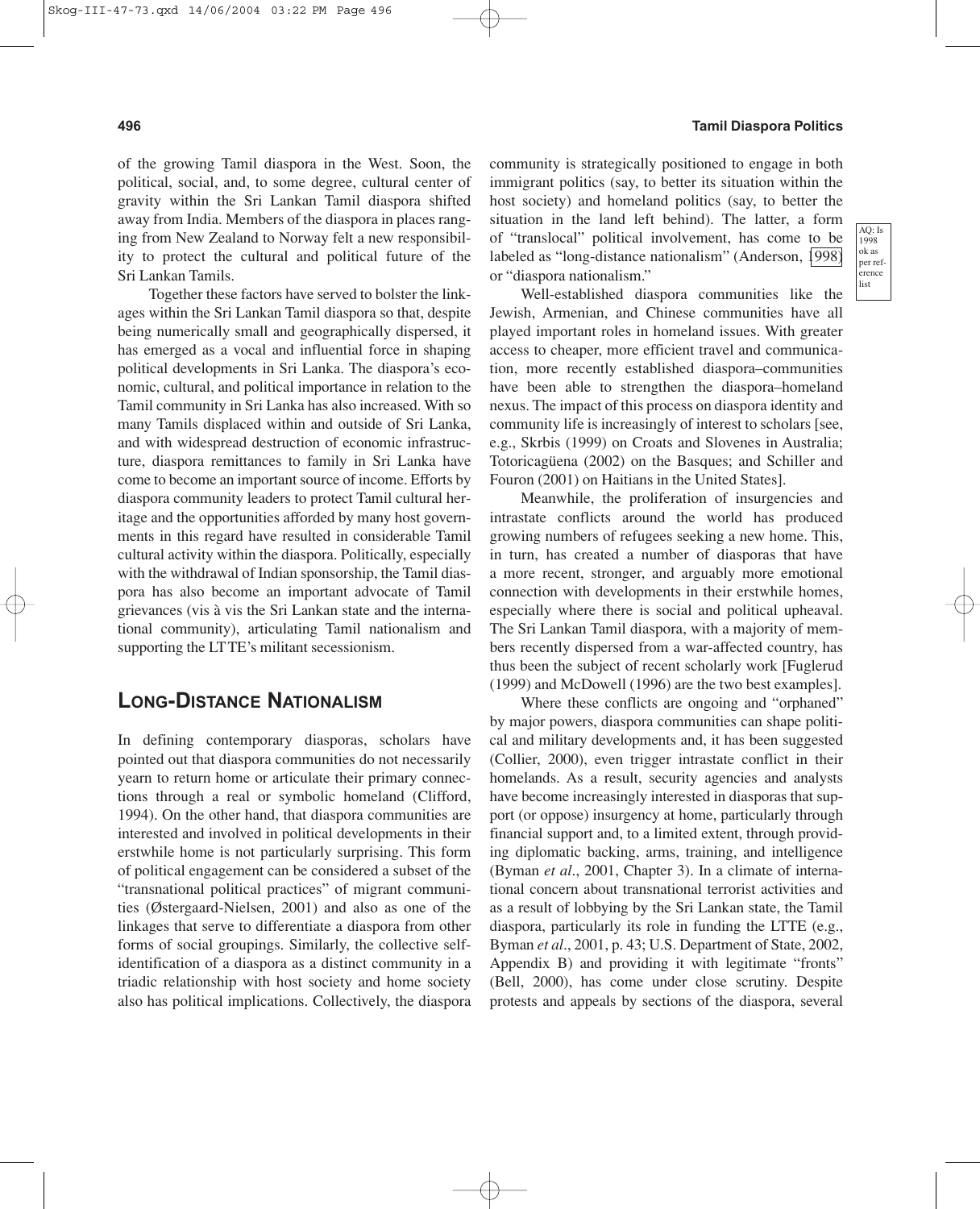### **Translocal Politics 497**

Western states (the United States, the United Kingdom, Canada, and Australia) have proscribed the LTTE and outlawed certain activities in support of the movement. This has placed Tamil diaspora politics in the international spotlight.

## **TRANSLOCAL POLITICS**

Political discourse and practice has become a powerful mechanism for strengthening the diaspora–homeland nexus as well as intradiaspora connections among Sri Lankan Tamils. The intensity, duration, and impact of the civil war in Sri Lanka have made this politicization more concrete. Key premigratory experiences have become politicized and shaped the political identity of diaspora Tamils. Almost all Sri Lankan Tamil migrants (and those still resident in Sri Lanka) have some experience of being discriminated against by the state (and, by proxy, it is often perceived, by the Sinhalese). In the case of more recent migrants who have lived through war in Sri Lanka, many have also experienced violence or persecution at the hands of the armed forces. This feeling of alienation from the Sri Lankan nation-state has conditioned how many Tamils see themselves in and as a diaspora.

Fuglerud (2001) suggests that the diaspora experience among Norwegian Tamils is understood through two frameworks: one (labeled "traditional") that sees exile as a way of preserving culture, enabling Tamils to be Tamils in a non-Tamil environment, and another (labeled "revolutionary") that sees exile as being rooted in a homeland and part of the war to achieve social change back at home. In both cases there is a sense of attachment to an ethnic identity. Both cases also represent forms of resistance in which identities can be reaffirmed, either in relation to the host community or the homeland. In the Sri Lankan Tamil case, the past has been pressed into service for the present: Organic linkages that cut across time and space are used to lend meaning to uprooted and disjointed lives as well as to bolster transnational politics. Political formations (most notably, the Tamil "nation") and aspirations (Tamil Eelam) that were forged at home have been transported across space and time, and continue to be relevant in the diaspora.

While only a small part of the diaspora may be actively involved in overtly political activities, Fuglerud (1999, p. 85) suggests that whereas 5% to 10% of Norwegian Tamils are actively involved in diaspora political organizations and only a smaller subset of that group is actively supportive of the LTTE, almost all Tamils are aware of and interested in political developments at home. The ongoing conflict and the plight of family and friends still in Sri Lanka mean that many members of the diaspora have a real and direct connection to events in their former home. As a result, the spaces, events, and initiatives produced through Tamil nationalist political discourse are some of the most important factors in the life of the Sri Lankan Tamil diaspora.

Tamil diaspora political activism emerged well before the start of civil war and certainly before the dominance of the LTTE. The role of the Sri Lankan Tamil diaspora in influencing politics in Sri Lanka, particularly in providing the ideological basis for Tamil militant secessionism in Sri Lanka, has been noted for some time (Coomaraswamy, 1987; Matthews, 1982). Many diaspora associations bodies set up to publicize the plight of Tamils in Sri Lanka and lobby host governments were formed in the aftermath of the 1977 anti-Tamil riots in Sri Lanka. These include the Ilankai Tamil Sangam, the most active political group representing Sri Lankan Tamils in the United States; the Standing Committee of Tamil Speaking Peoples (SCOT), a London-based group concerned with providing relief to Tamil areas; and the Ceylon Tamil Association (Australasia) (renamed the Eelam Tamil Association [ETA] in 1982), a peak-Tamil community association in Sydney. These groups mobilized within their host communities, and on occasion even took to the global stage, most notably in 1978 when a London-based Tamil activist addressed the United Nations General Assembly by pretending to be the Sri Lankan foreign minister (Rajasingham, 2002). The intruder managed to highlight the "genocide" of Tamil people in Sri Lanka before the real foreign minister reached the stage. Two decades on, perhaps the best demonstration of the diaspora's influence on Sri Lankan politics was the presence of two diaspora Tamils among the four official LTTE delegates to the first session of direct negotiations with the Sri Lankan government in September 2002 (*TamilNet*, 2002).

When it is considered that the chief negotiator was himself also based for many years in the 1970s in the United Kingdom and currently resides there, three of the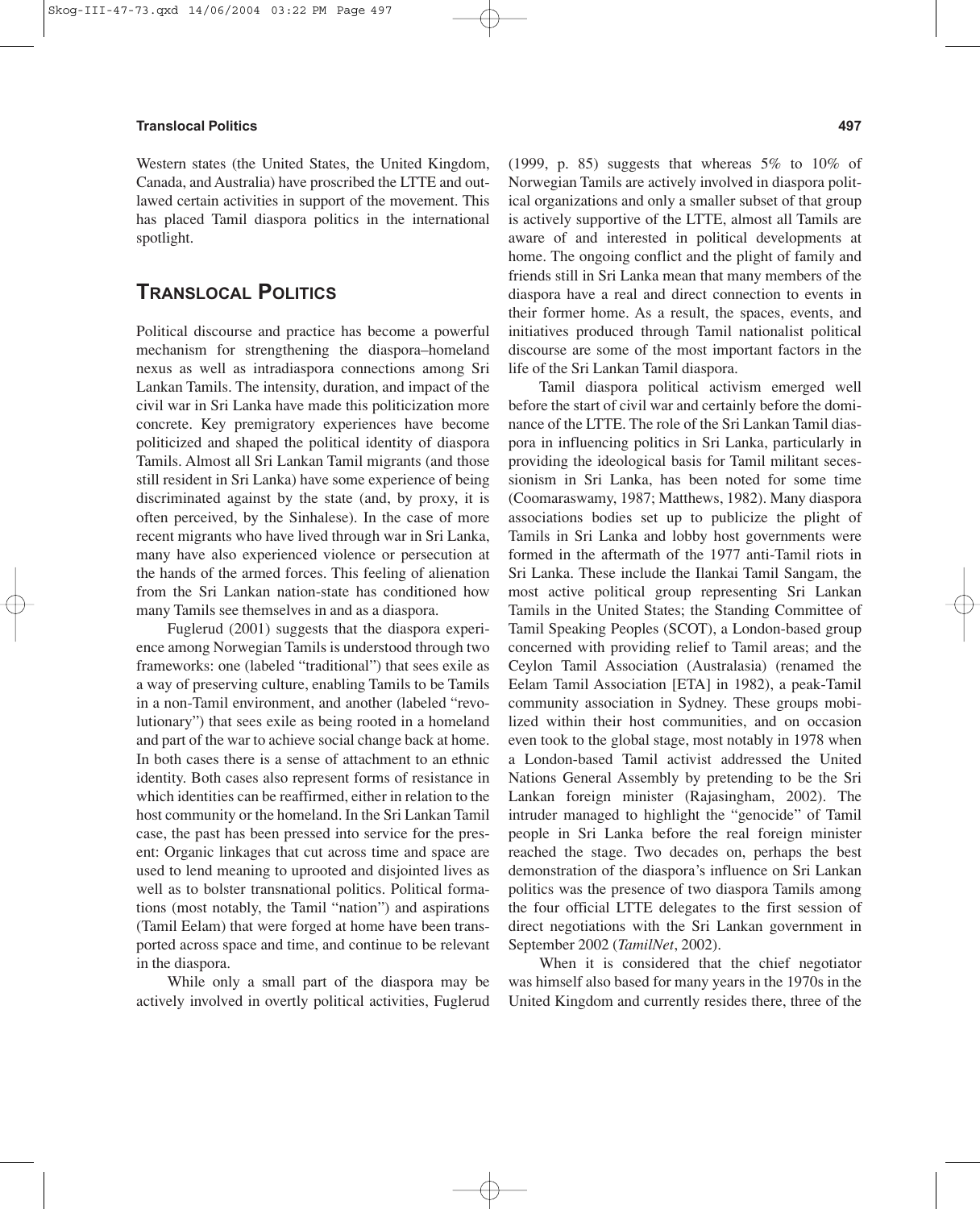four delegates had lived outside Sri Lanka for considerable periods.

In the relatively permissive environment of Western host societies, Tamil diaspora association have articulated Tamil grievances, something that many argued was not possible because of repression in Sri Lanka (see, e.g., Ilankai Tamil Sangam, n.d.). This activism stands in contrast to the marked lack of participation by Tamils in contemporary Sri Lankan civil society and the impossibility of gauging the views of northeastern Tamils during the conflict. Tamil diaspora activists claim to fill this gap, especially as it is illegal to articulate a Tamil secessionist position in Sri Lanka.

Whereas premigratory experiences can underpin diaspora politics, postmigration experiences can create the context in which political practice is manifested. As migrants struggle to settle into host communities, identification with others in diaspora and participation in diaspora activities can be reaffirming. In the Tamil case, the socialization of new arrivals into local diaspora networks and activities serves to help the former adjust while strengthening the latter. Often these Tamil migrants ended up in remote settlements, such as fishing villages in Norway's far north, or in relatively poor urban areas, such as London's East End or Paris' Twentieth Arrondissement. For those asylum seekers whose selfworth may be challenged by their displacement, identification with and involvement in diaspora politics offer a form of positive identity (Fuglerud, 2001, p. 206). The predominance of the Tamil language in political communication, while reaffirming the aspirations of a Tamil state, has also helped cultivate a sense of community within and across diaspora settlement.

In most sizable diaspora settlements, especially during periods of war in Sri Lanka, there have been regular mass political rallies and meetings. Some of these events, such as the annual Maaveerar Naal (Heroes Day) commemorated around the diaspora to remember the war dead, are overtly political and attract large numbers. On other occasions, large cultural and recreational events may also feature political messages, often supportive of the LTTE (Guha, 2003). Indeed, in Switzerland during the early 1990s, when the LTTE was very active in organizing community activities, McDowell (1996, p. 33) was forced to use the LTTE as the entry point for his research partly because LTTE political events were the only large gatherings of Tamil people in Switzerland.

#### **498 Tamil Diaspora Politics**

The blurring of the distinction between pro-Tamil and pro-LTTE positions makes the separating out of diaspora activities from those of the LTTE extremely difficult. In material terms, discerning what portion of the sizable remittances the diaspora sends through private, informal channels to family members and to relief projects in the northeast ends up in the LTTE coffers is not easy (Sriskandarajah, 2002, pp. 294–300). There is evidence to suggest that the movement does raise (or has raised) funds overseas through donations and revenuegenerating activities in some countries (McDowell, 1996, Chapter 11), but the opacity of the process means that estimates of how much is raised annually are unsubstantiated, and range from US\$24 million (Subramaniam, 2000) to 20 times that figure (*The Economist*, 2001).

Without doubt the LTTE has fostered the politicization of diaspora life. The movement has certainly been very successful in exporting Tamil Eelam to the diaspora and recruiting diaspora Tamils into its liberation project. This has been done primarily by making developments in Sri Lanka more proximate to the diaspora through initiatives such as "hotlines" with the latest news, specially produced videotapes documenting each major military operation, and several publications and speeches by senior members of the movement [see, e.g., Balasingham (2003) for an English translation of one such speech].

The LTTE has thus emerged as a vital (and, many of its advocates would argue, sole) conduit through which the homeland–diaspora nexus can be manifested. In this regard, the LTTE's role in the community extends far beyond just fundraising or advocacy of Tamil nationalism. The LTTE has come to shape the very nature of the diasporic imaginary by shaping a common identity in exile (Fuglerud, 2001, p. 198). The liberation ideology of the LTTE, in particular, offers members of the diaspora the chance to participate in the playing out of history and shape the Tamil nation's future (Fuglerud, 2001, p. 205). As a result, the aforementioned triadic relationship host–diaspora–homeland is complicated in the Sri Lankan Tamil case by the presence of the LTTE as an additional stakeholder and the diaspora's translocal political practice rooted in a putative *home*land that does not coincide with the erstwhile nation-state.

Also important in facilitating diaspora political practice has been new, virtual spaces enabled by technologies such as the internet [see Totoricagüena (2000) for a discussion of the Basque community]. In contrast to the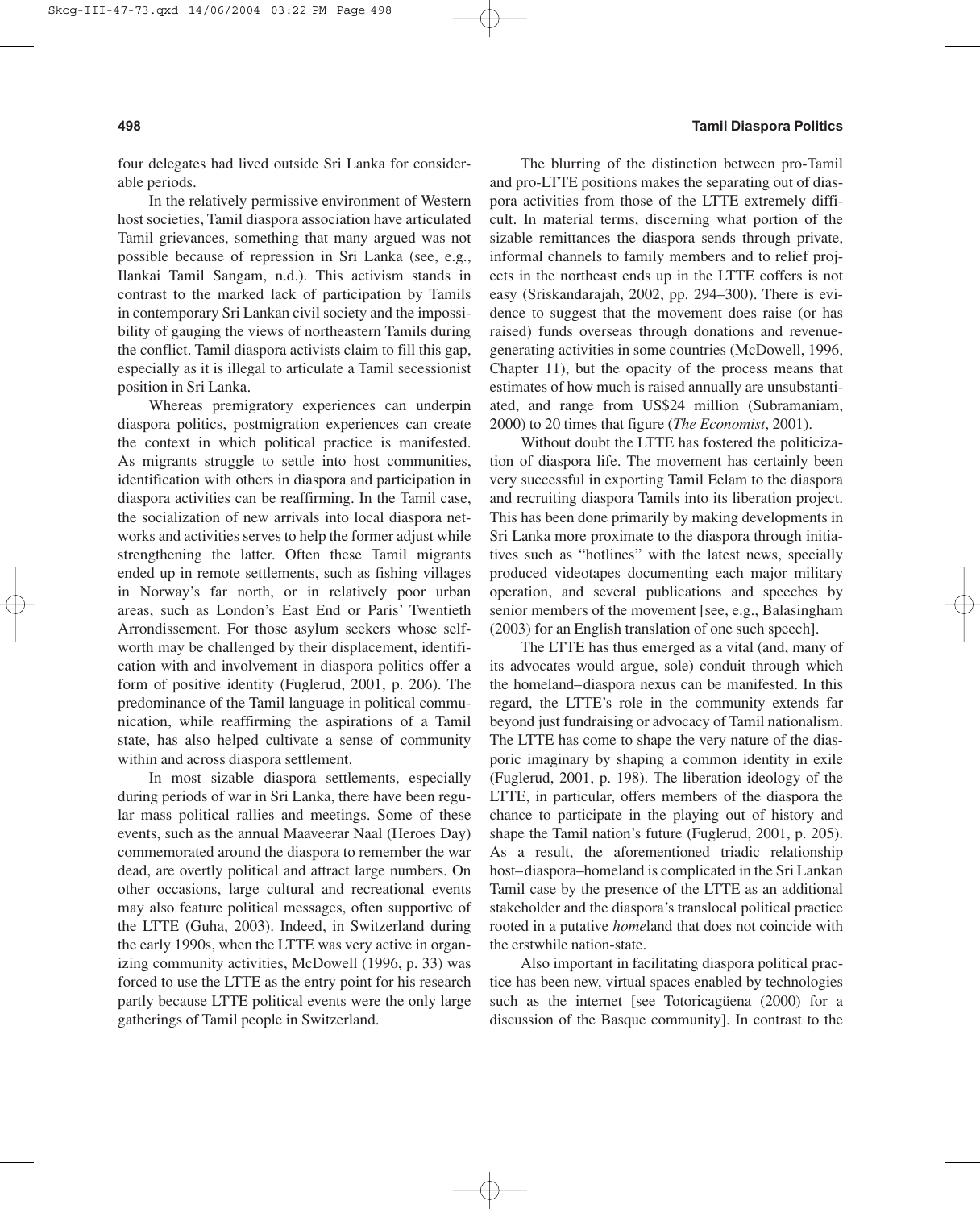#### **Conclusion 499**

relative neglect of the Sri Lankan conflict in international news media, new media have created new spaces in which the diaspora can communicate within itself and with the rest of the world in an effective, low-cost manner. As a result, the Internet is dotted with numerous Tamil diaspora-related spaces, featuring the news and views of a mix of formal organizations, looser networks, and individuals spread across public (web sites) and semiprivate (discussion groups) domains, expressed in Tamil, English, or a range of other European languages, and serving a myriad of community functions. However, just as in the real world of the Tamil diaspora, its virtual world is also permeated by political discourse. News portals such as www.tamilnet.com and www.tamilcanadian. com provide almost instantaneous news and analysis, often from an overtly Tamil perspective, and have come to be important reference points for diaspora Tamils. Other sites, such as www.sangam.org and www. tamilnation. org (now offline), are important spaces of both cultural contact and political discourse. The importance of cyberspace as a domain for the playing out of Tamil politics is perhaps best demonstrated by the fact that even key pro-Tamil Eelam sites (e.g., http://www. eelam.com) and the web sites of those "local" organizations critical of LTTE activities (e.g., http://www.uthr.org) are registered overseas.

## **CONCLUSION**

The political discourse and practice of the Sri Lankan Tamil diaspora evokes several important issues flagged in recent scholarship on migration, identity, and transnationalism. In particular, the experience of the Tamils has implications for host communities and the homeland and for theoretical frameworks that might be used to understand diasporas.

While it is common for diasporas to be concerned about homeland conflicts and lobby host governments (Demmers, 2002, p. 88), the values espoused within some diaspora politics do not always sit well with host societies. Contrary to some expectations, diasporas like the Sri Lankan Tamils have not adopted the cosmopolitan, multicultural framework espoused by many Western host societies in relation to their homeland. Rather, despite their dispersal and residence in liberal states, these

diasporas cling to traditional loyalties associated with nation and ethnicity, and draw on premigratory frameworks.

In the case of the Canadian Tamil community, the interest and involvement it has shown in Sri Lankan affairs has come under close scrutiny by the media and authorities in Canada. The community has repeatedly expressed its dismay at being "vilified" for its political stance (see http://www.eelamnation.com/ nationalpost. html). The Tamil community, along with several other diasporas, has also complained about laws brought in to control illegal or undesirable activities in host countries. It has been argued that the response by some Western states of placing limitations on the operation of several organizations and their representatives has come dangerously close to limiting key political freedoms and rights of citizens (see *Janet Reno v*. *Humanitarian Law Project*, 2001).

Another issue relates to the role of diaspora in fuelling conflict or, conversely, promoting peace and reconciliation in its homeland. The Tamil diaspora is often accused of being belligerent in its support of the LTTE and recalcitrant in its advocacy of secessionism, especially as the diaspora is supposed to be removed from the immediate and negative consequences of its action. Not only do such accusations ignore the diversity of political views within the diaspora, but they also fail to see the dialectic relationship among diaspora, LTTE, and homeland Tamil population. Diaspora politics cannot be disassociated completely from the other stakeholders: Just as the LTTE propaganda has mobilized the diaspora, so, too, must diaspora sentiment impact on the LTTE. Similarly, given the close ties between diaspora and homeland, the diaspora is not entirely immune from feeling the consequences of the war in Sri Lanka.

Indeed, the Tamil diaspora has the potential to facilitate the peaceful settlement of the Sri Lankan conflict in several ways. Diaspora activism has, to some degree, ensured that Sri Lanka remains a foreign policy priority in some countries. It could even be suggested that the Norwegian government's involvement as peace facilitator in Sri Lanka from the late 1990s has, in part, to do with the presence of a sizable Tamil migrant community in that country. Second, the Tamil diaspora has the potential to be a strategic player in the process of peacebuilding in Sri Lanka, even if primarily through material support. It is clear that Sri Lanka's war-ravaged northeast will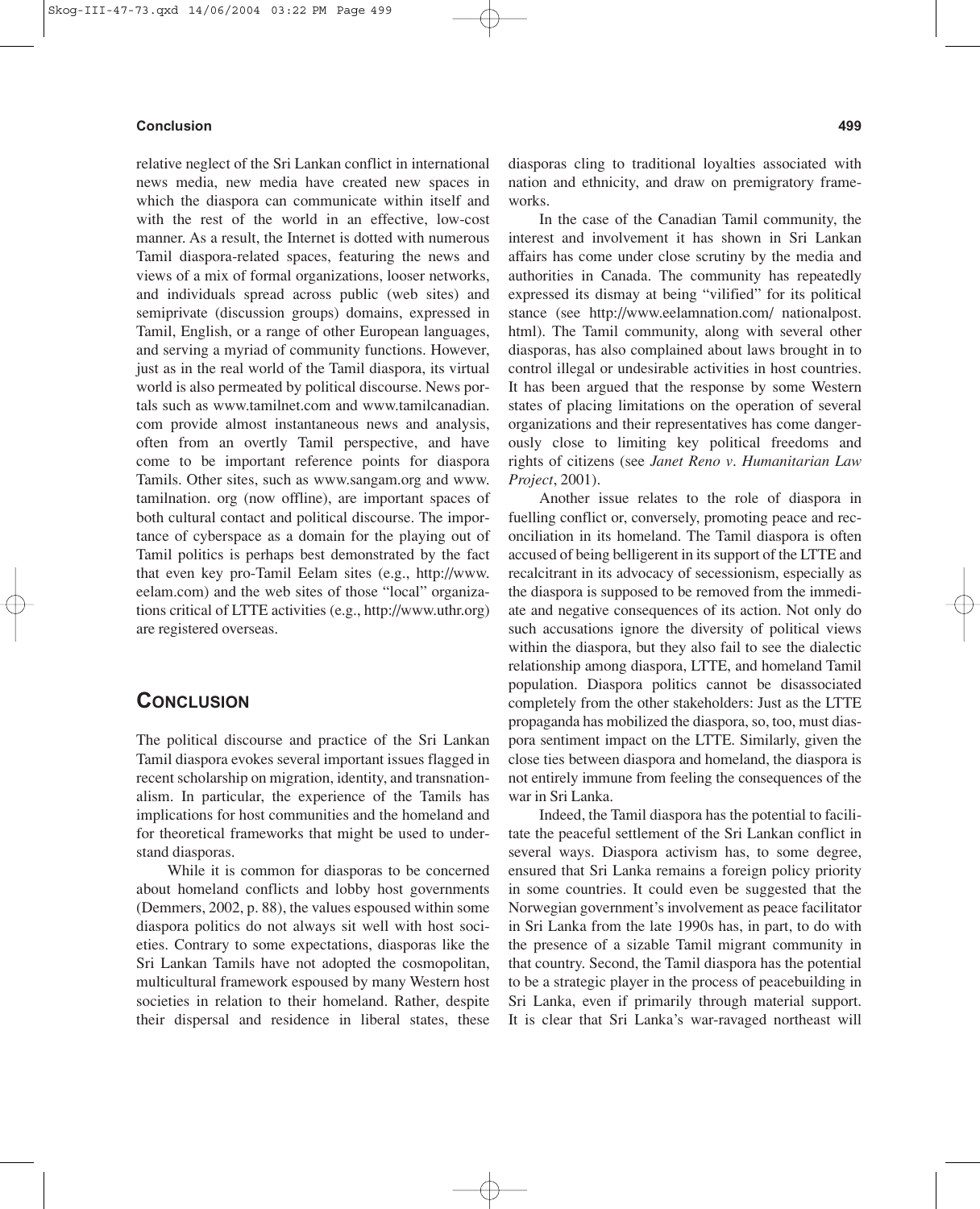#### **500 Tamil Diaspora Politics**

AQ: Please provide page range

need to be rebuilt, and the Tamil diaspora, with substantial financial and technical resources at its disposal, can play a vital part in this process.

Finally, the political practice of the Tamil diaspora also raises important theoretical issues. The diaspora may well transcend spatial dislocation by forging transnational sociopolitical spaces, but many of its concerns are inherently tied to a piece of territory and many of its aspirations concerned with territorial expressions of nationhood. Diasporas may be the archetypal communities of the global era, but the issue of diaspora political involvement in homeland politics, especially where it involves insurgency, may serve to root diasporas in an older era. In doing so, older notions of nationalism and nationhood have been transposed onto a new spatial landscape so that, despite the fact that diasporas are imagined communities that know no spatial boundaries, diaspora politics is often grounded in very local spaces.

Similarly, diaspora involvement in homeland politics questions the validity of concepts such as "domestic" politics and "internal" conflict. It can also be asked whether "self-determination," a central plank in LTTE and Tamil aspirations, can still be relevant when a significant and vocal group lives outside the territory that is being contested. That said, the very localized resistances by diasporas to their host countries, for example, in fighting the proscription of the LTTE or the labeling of the community as terrorist, is a reminder that diaspora sociopolitical spaces are nevertheless anchored in specific physical spaces that are often mediated by the nation-state.

In sum, the Sri Lankan Tamil diaspora is a complex social formation that has been shaped by premigratory experiences, the process of migration and dispersal, the process of adjustment to host societies, the growth of Tamil nationalism, and the hegemony of the LTTE as the dominant Tamil political force. The diaspora's emergence as an important player in Sri Lankan politics predates the war and the LTTE, but has been facilitated in recent years by the importance attached to the diaspora by the LTTE as well as technological advances that have fostered communication and quick dissemination of information. It is certain that the Sri Lankan Tamil diaspora will continue to be an important player in the affairs of the island, even in times of peace and often through direct material or discursive interventions.

## **REFERENCES**

- Anderson, B. (1998). *The spectre of comparisons: Nationalism, Southeast Asia, and the world*. London: Verso.
- Appadurai, A. (1995). The production of locality. In Fardon, R. (Ed.), *Counterworks: Managing the diversity of knowledge* (pp. 00–00). London: Routledge.
- Appadurai, A. (1996). Sovereignty without territoriality: Notes for a postnational geography. In Yaeger, P. (Ed.), *The geography of identity* (pp. 00–00). Ann Arbor: University of Michigan Press.
- Balasingham, A. (2003). Translation of speech in Geneva. *Tamil Guardian* (London), April 9, p. 00.
- Baumann, M. (2001). *Vows in diasporic contexts: Hindu Tamils in Germany*. Presented at the 18th Congress of the International Association for the History of Religions, Durban, South Africa.
- Bell, S. (2000). CSIS warned Ottawa of terror fronts. *National Post* (Toronto), 9 December, p. 00.
- Byman, D. L., Chalk, P., Hoffman, B., Rosenau, W., & Brannan, D. (2001). *Trends in outside support for insurgent movements*. Santa Monica, CA: RAND's National Security Research Division.
- Calleja, F. (2003). Taking big steps in a new land. *The Toronto Star*. January 27, p. 00.
- City of Toronto. (1998). *Toronto profile—Immigrants in Toronto* (Number 2). Toronto: Urban Planning and Development Services.
- Clifford, J. (1994). Diasporas. *Cultural Anthropology*, *9*(3), 302–338.
- Collier, P. (2000). *Economic causes of civil conflict and their implications for policy*. Washington, DC: World Bank.
- Coomaraswamy, R. (1987). Myths without conscience: Tamil and Sinhalese nationalist writings of the 1980's. In C. Abeysekera & N. Gunasinghe (Eds.), *Facets of ethnicity* (pp. 00-00). Colombo, Sri Lanka: Social Scientists Association.
- Daniel, E. V. (1996). Suffering nation and alienation. In A. Kleinman, V. Das, & M. Lock (Eds.), *Social suffering*. Berkeley: University of California Press.
- Demmers, J. (2002). Diaspora and conflict: Locality, long-distance nationalism, and delocalisation of conflict dynamics. *Javnost—The Public*, *9*(1), 85–96.
- Fuglerud, Ø. (1999).*Life on the outside: The Tamil diaspora and long distance Nationalism*. London: Pluto Press.
- Fuglerud, Ø. (2001). Time and space in the Sri Lanka–Tamil diaspora. *Nations and Nationalism*, *7*(2), 195–213.
- Ganguly, D. (2001). Tiny Sri Lanka contributed 817,000 refugees to foreign countries. *The Asian Age* (London), June 26, p. 00.
- Guha, R. (2003). Tigers in the Alps. *Himal—South Asian*, 2003 (May), p. 00.
- Ilankai Tamil Sangam, (n.d.). About us. Tamil voice. Available at http://www.sangam.org/SANGAM/AboutSangam.htm
- Janet Reno, Attorney General et al. v. Humanitarian Law Project et al. U.S. Supreme Court, No. 00–1077, January 2001.
- Matthews, B. (1982). District development councils in Sri Lanka. *Asian Survey*, *22*(11), 1117–1134.
- McDowell, C. (1996). *A Tamil asylum diaspora: Sri Lankan migration, settlement and politics in Switzerland*. Providence, RI: Berghahn Books.